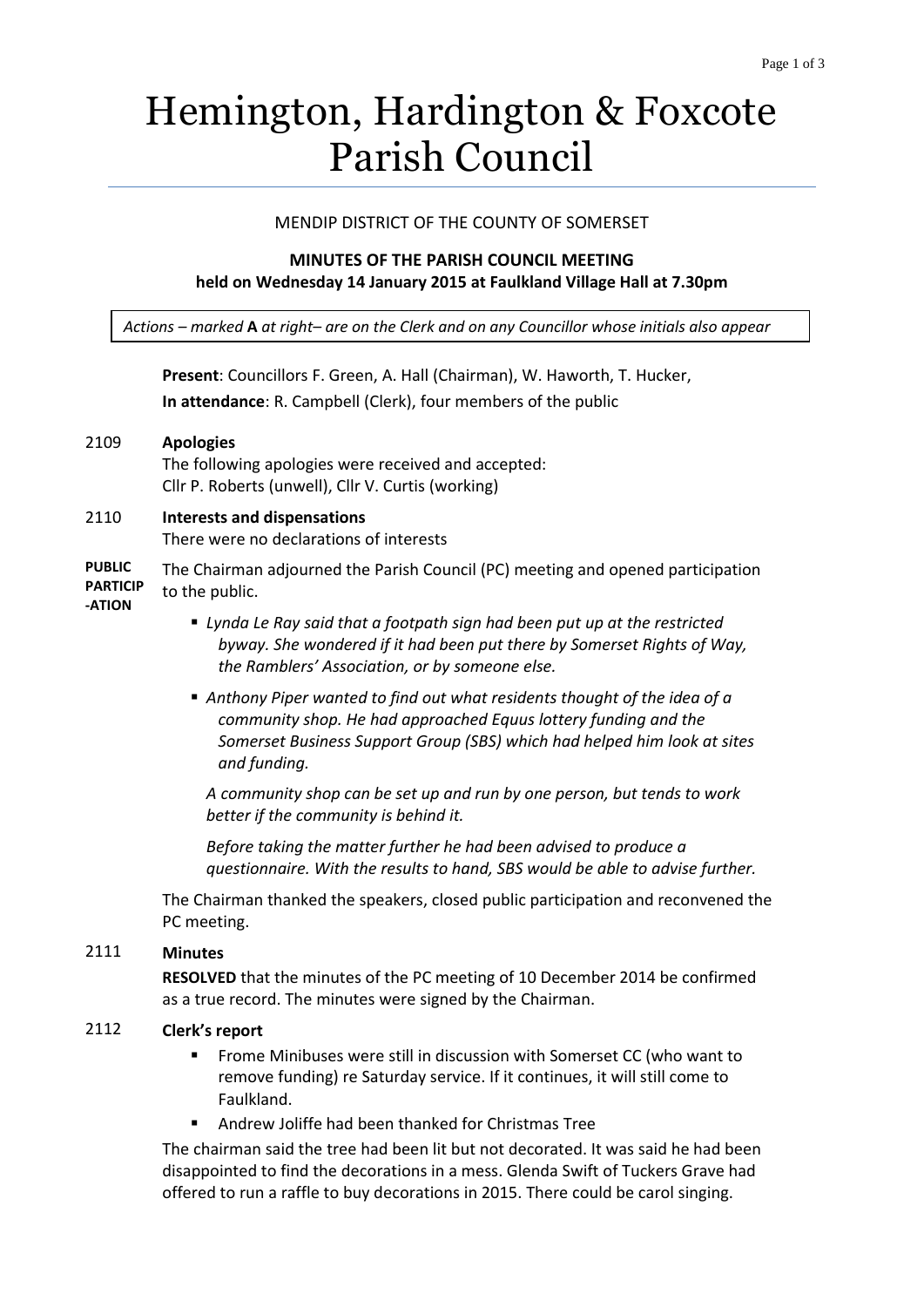# 2113 **Planning**

# **Updates**

The application at 16 Lansdown View, Faulkland, had been approved.

# 2114 **Highways and rights of Way**

#### (i) Purchase of new batteries for the speed indicator device

**RESOLVED** (FG/TH unanimous) to buy 2 x Haze HZB-EV12-18 12 volt 18ah AGM Batteries @ £34.99 each inc. VAT, carriage free, total cost £69.98

Mr Tim Gibbs' kind offer to fit the batteries was accepted

(ii) Grit bins District Cllr Drewe had confirmed the PC's bid for funding for grit bins for Fulwell Close and Black Hill, Hemington has been successful.

**RESOLVED** (FG/TH unanimous) to purchase 2 grit bins at a cost of £286

**RESOLVED (**WH/TH unanimous) to purchase a further bin at a cost of £143, to be sited at the Hassage crossroads.

# (iii) Speedwatch

Laura Piper said that after a quiet New Year a recruitment drive for new Speedwatch members was planned. People are asked to give between half an hour a month and an hour a week. Cllr Haworth will put this on Facebook. Speedwatch members had been out the previous day and the Saturday before.

There was a discussion about speed signs. Laura Piper thought that a Smiley face flashing sign seemed to be the most effective but it was expensive. Anthony Piper said fundraising events could be put on, which should also attract more members. Developers might contribute. There would be a separate meeting in the Spring about this.

Norton St Philip Speedwatch wants to liaise with Hemington and Hinton Charterhouse.

# (iv) Highways update

Mr C. Higgins, Somerset Highways had apologised for the delay in responding to the PC's chaser about the following outstanding items:

- Hedge obstructing visibility at former County Council depot at Tyning Hill
- **Blocked Culvert, Green St, (Gallant Hill)**

These would now be inspected and acted on as required.

Highways had changed the completion date for roadworks outside the hairdresser's in Faulkland to end March 2015.

Highways to be advised tht the 30mph sign on the A366 coming into Faulkland from Tuckers Grave is obscured by vegetation.

#### (v) Rights of way update

No footpath maintenance grants are available from Somerset CC, who are responsible for rights of way.

Enquries to be made as to who has put up a footpath sign on the restricted byway.

# 2115 **Facilities**

# (i) Community shop

Cllr Hucker said the project needed enthusiasm and that success would depend on who ran it.

The PC **agreed** that it wished to encourage and participate in a survey to find out if a community shop is a viable proposition. The PC could print and deliver the survey. The PC discussed covering outlying areas such as Foxcote and how ithe survey could

**A**

**A A**

**A**

**A**